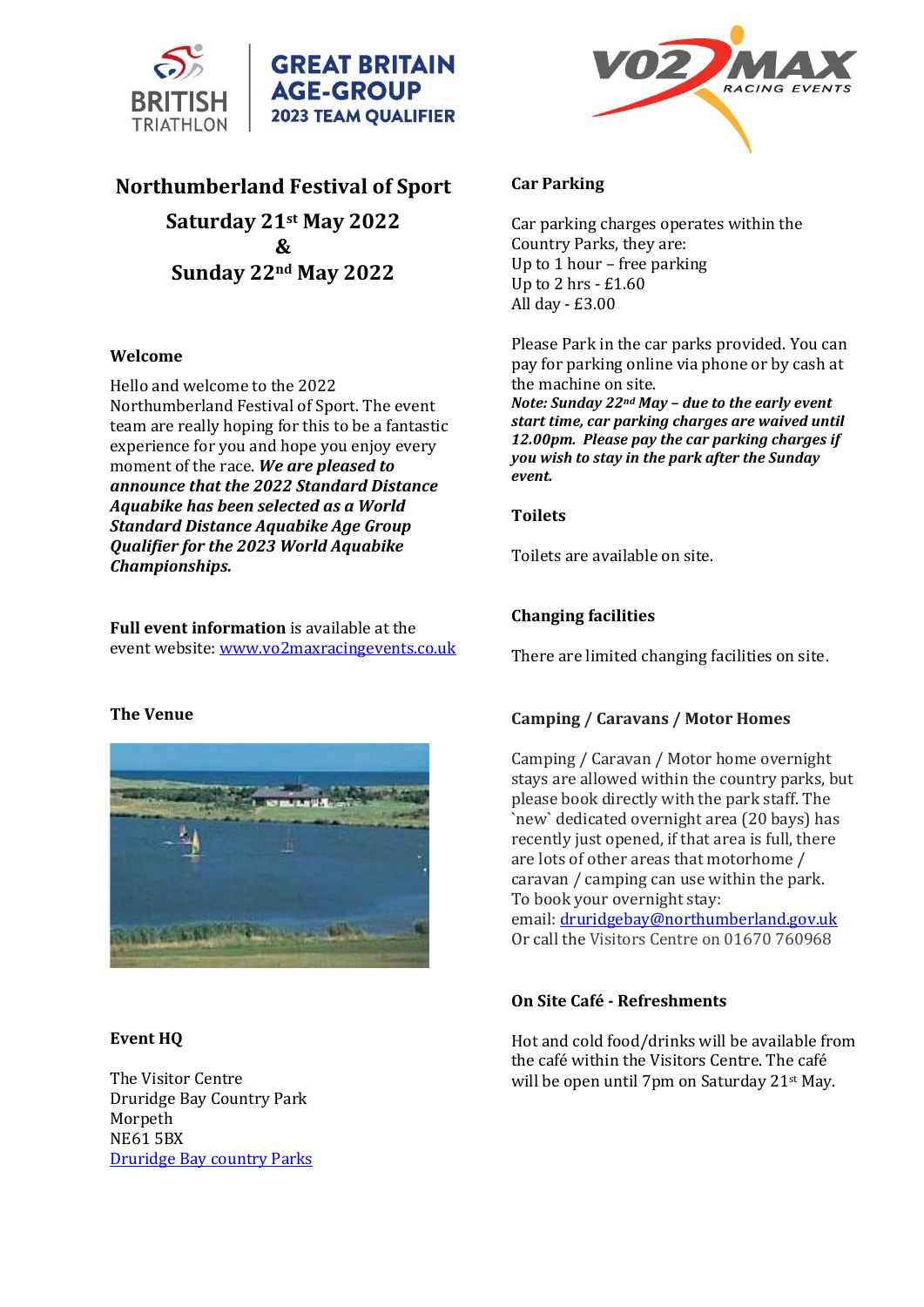

## **Accommodation Partner**

The Radcliffe Lodges are situated approximately 13-minute drive from Druridge bay. Based on a stunning waterfront estate in the heart of amble, the lodges consist of 9 private rooms sleeping 48. The location is perfect for those who also would like to experience the Northumberland coast with the national cycle route running directly in front of the lodge.



[https://www.coblequay.co.uk/luxury](https://www.coblequay.co.uk/luxury-bunkhouse/)[bunkhouse/](https://www.coblequay.co.uk/luxury-bunkhouse/)

# **Weekend Event Schedule**

## **Saturday 21st May.**

- Registration opens for 750m, 1.5k & 3k swim from 1pm.
- Registration opens for Junior triathlon from 1.45pm. (Separate event information pack for junior triathlon).
- Registration opens for Sunday's events from 2.45pm.
- 2pm Open Water Challenge Swim Events start.
- 3.30pm Junior triathlon events start. (Please note: partial road closures operating within the park during the junior event).

## **Sunday 22 nd May**

- Registration open 06:15am
- Transition opens 06:30am
- 7.10am Competitor Event Briefing (transition area)
- 7.30am Sprint Distance Aquabike. Aquathlon & Triathlon events start.
- 7.35am Standard Distance Aquathlon & Triathlon (+Relays) events start.
- 7.40am Standard Distance Aquabike event start.



#### **Event Briefing**

An Event briefing will be held at 7.10am in transition on the morning of the event. All event information, course routes and instructions are contained within this event information pack. Any last-minute event / course changes will be relayed to competitors at registration and at the event briefing prior to the start of the event.

## **Registration**

Registration is at the Visitors Centre (Event HQ). Registration for the Aquabike & Triathlon will be available on Saturday 21st May from 2.45pm – 6pm.

All competitors must present photographic identification at registration. Triathlon England & Home nations members must present their race licence (preferably in electronic form) or purchase a race day licence.

At registration, all competitors will receive essential items for the race:

- Your start times
- Race numbers (these must be worn throughout the event)
- Bike race number sticker (must be affixed before entering transition)
- Helmet race number sticker
- Timing chip Please wear around your left ankle for the duration of the event and please return to appropriate place at the Finish Line at the end of your event. If you fail to return your timing chip you will be charged £10 for its replacement.

We recommend you use a race belt for your race numbers. If you are not using a race belt, then ensure the race number is visible from the rear on the bike & front on the run.

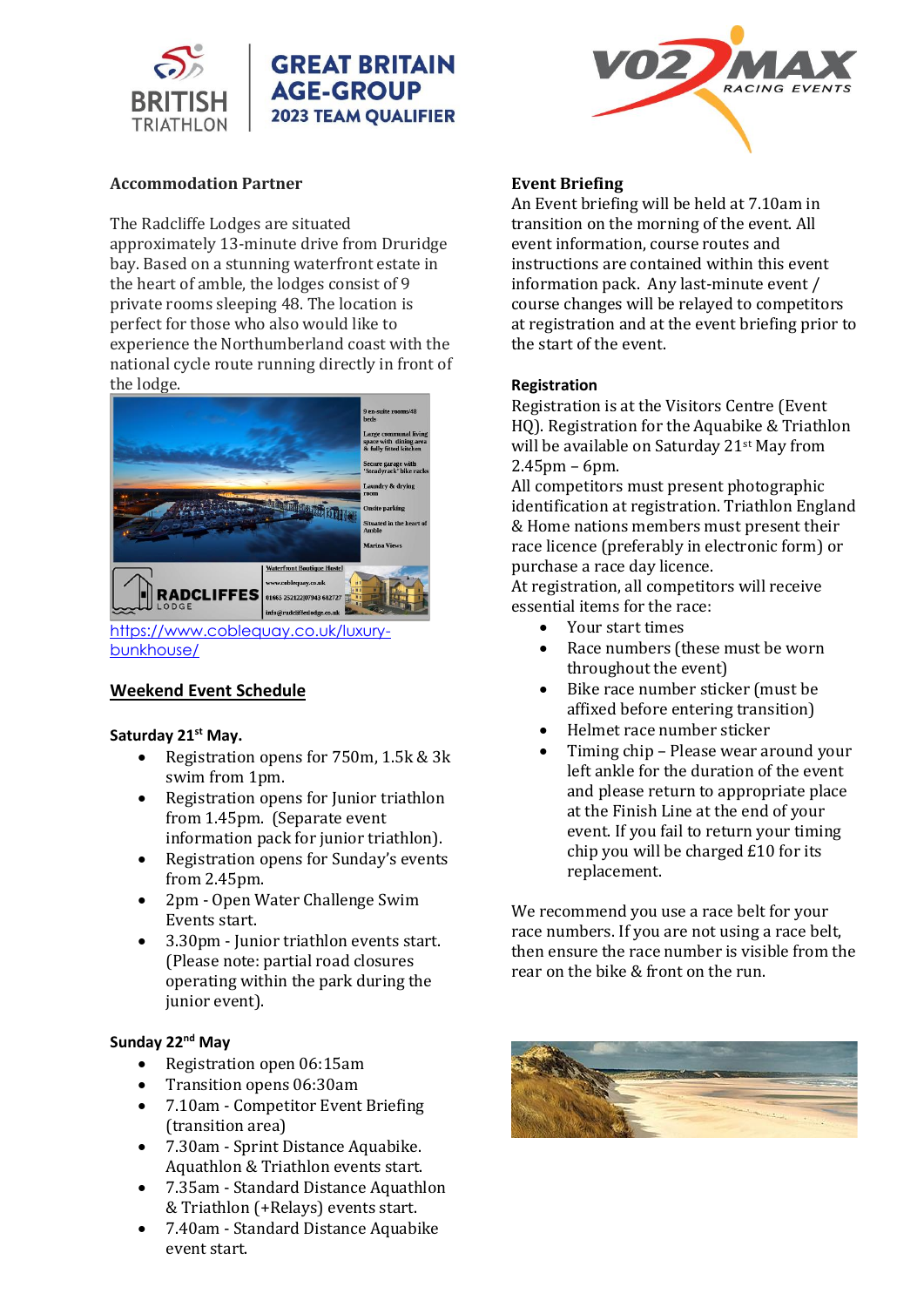

This is a British Triathlon sanctioned event and is being held under British Triathlon competition rules. [British Triathlon competition rules available](https://www.britishtriathlon.org/britain/documents/events/competition-rules/british-triathlon---know-the-rules-2018.pdf) 

[here](https://www.britishtriathlon.org/britain/documents/events/competition-rules/british-triathlon---know-the-rules-2018.pdf)

# **Illegal Equipment**

Certain items are banned during the event – this includes MP3 players, mobile phones, and personal video recording devices. Leave these outside transition

#### **Littering**

All litter must be placed in bins or elsewhere specified by the Event Organiser – keep hold of it until you can dispose properly



## **British Triathlon**

**This event is hosting a Qualifying event for the Great Britain Age Group Team.**





## **What is Age Group racing? What are World Triathlon and Europe Triathlon Qualifiers?** The Great Britain Age Group Team offers British Triathlon Home Nation members a unique opportunity to represent Great Britain at continental and international events in

triathlon, duathlon, and other multisport disciplines.

If you qualify for the team, you can represent Great Britain and enjoy the experience of racing at a World Triathlon World Championship or Europe Triathlon European Championship.

#### **Age Group Qualifiers - How to Qualify?**

Qualifiers are held annually across Britain for triathlon and duathlon races, with athletes qualifying for Championship events the following year. This event is a qualifier and results will be shared with British Triathlon for Great Britain Age Group Team selection. If you intend to qualify for the Great Britain Age Group Team, you must

be a member of British Triathlon through your Home Nation and register your intent to qualify by 5pm on the Friday (for Sunday races) or 5pm

on the Thursday (for Saturday races) before race day.

Additional details can be found here: <https://www.britishtriathlon.org/age-group>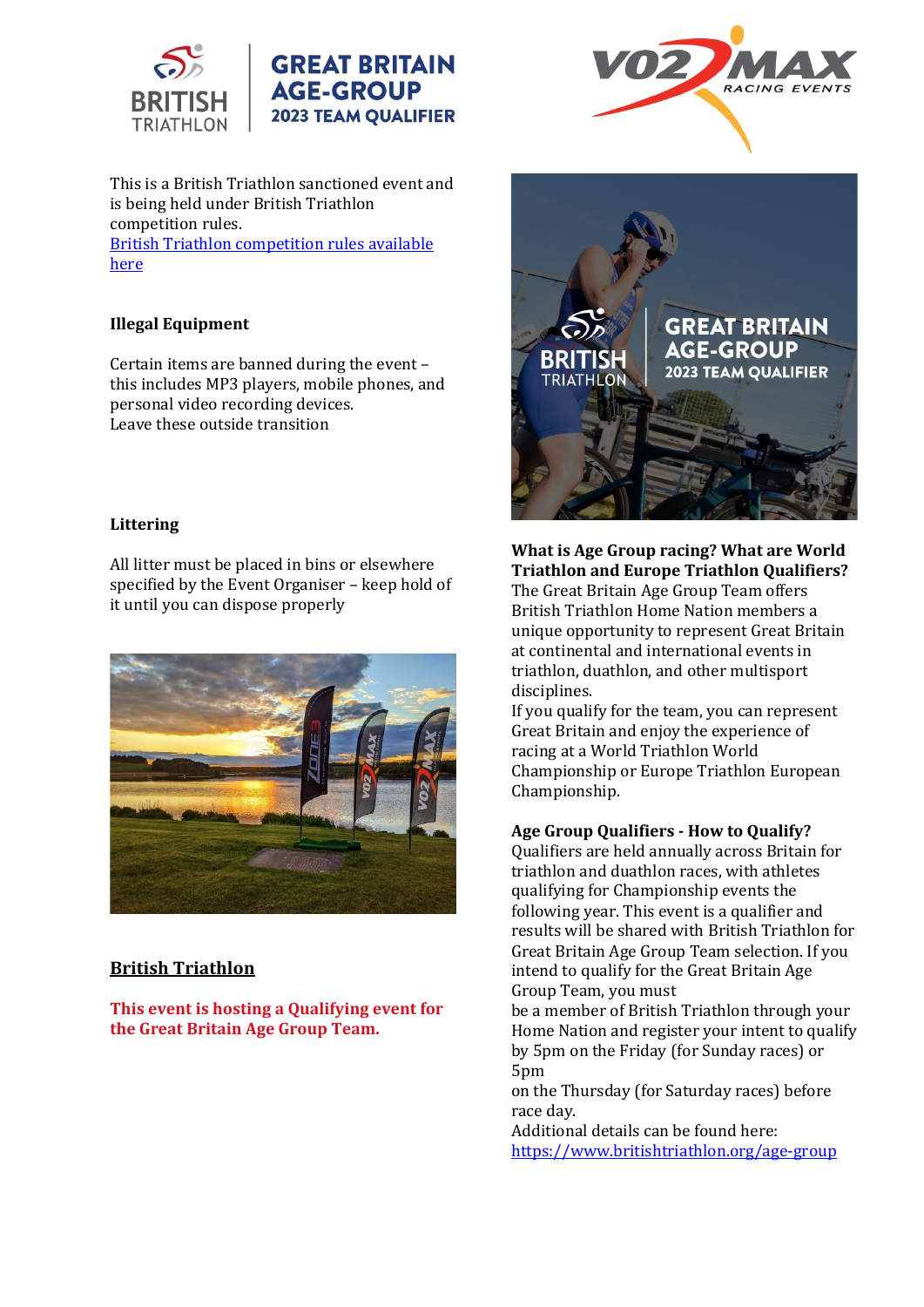



## **Event Course Route Maps**

All Course Route maps are available to view or download on the event website:

[https://www.vo2maxracingevents.co.uk/](https://www.vo2maxracingevents.co.uk/events/1)

they will also be available to view at the Event HQ when registering.

It is the competitor's responsibility to know the course routes.

#### **Open water Swim competitors**

Swim 750m - Swim 1.5km - Swim 3km All Open water swim competitors will follow the same Swim course as the Triathlon competitors. Open water swim competitors will finish their event after Exiting the lake and crossing the finish timing line at the end of their swim.

#### **Aquabike competitors**

Sprint: Swim 750m- Bike 19km Standard: Swim 1.5km - Bike 38km All Aquabike competitors will follow the same Swim & Bike course as the Triathlon competitors. *Aquabike competitors will finish their event after exiting transition (T2) and following a short run, crossing the timing point at the finish line. (New rule change 2022: the final short run is to connect the transition area to the finish line).*

Aquabike competitors , please be aware of other competitors on the run through past transition when you exit. Marshal swill be there to assist with this.

#### **Aquathlon competitors**

Sprint: Swim 750m - Run 5.75km. Standard: Swim 1.5km - Run 11.5km All Aquathlon competitors will follow the same Swim & Run course as the Triathlon competitors. Aquathlon competitors will finish their event after crossing the finish line at the end of the run.



## **Triathlon Competitors (individual & Relay)**

Sprint: Swim 750m, Bike 19km, Run 5.75km. Standard: Swim 1.5km, Bike 38km, Run 11.5km All Course Route maps are available to view or download on the event website: <https://www.vo2maxracingevents.co.uk/>

#### **Relay Team Competitors**

All team members must present themselves at registration with ID. The team captain will be provided with the team timing chip and race numbers. One timing chip with a Velcro strap will be provided at registration. The timing chip is your baton, which must be passed between team members together with the Velcro band. It must always be worn around the left ankle to work. Two race numbers will be provided.

- Cyclists must wear the number on their back.
- Runners must wear the number on their front. It is recommended that a race belt is used for ease and convenience.
- The bike sticker must be attached to the team cyclist's bike, and this must be on your bike before you go to transition.
- Changeover will be in a spacious area (transition), the cyclist waits for swimmer at a designated position and then runner waits for cyclist at that same point. Helmets must remain on the bike until after tagging.

#### **Transition**



Bikes must be racked in the numbered spot allocated. After the event, you will **only** be able to retrieve your bike and equipment from transition using your race number as ID. The Transition volunteers will let you gain access to your bike and belongings when you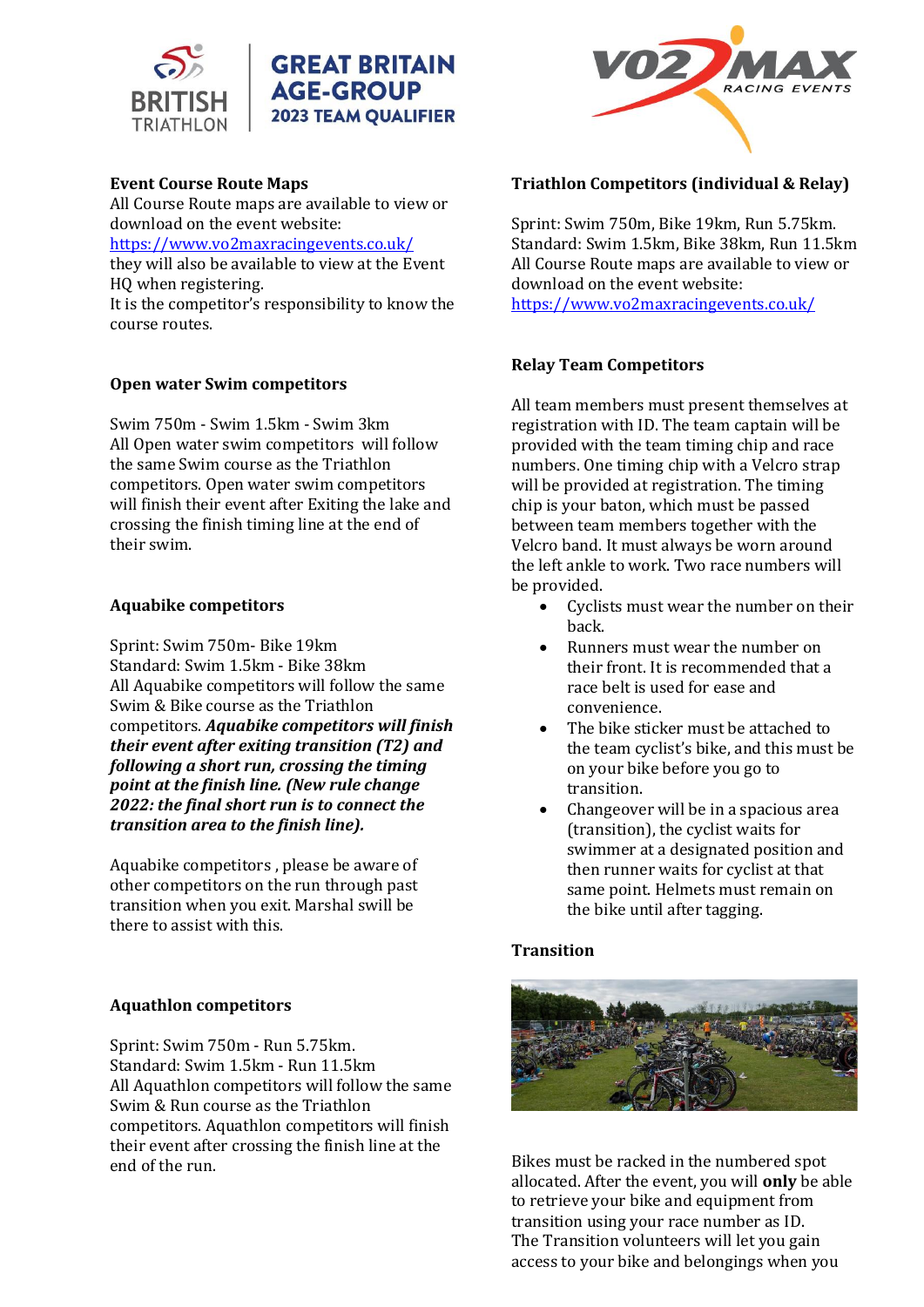

finish and when it is safe to do so. Please respect other competitors and give them time and space to continue their race.

- Your helmet must be securely fastened before unracking your bike.
- You must rack your bike before unfastening your helmet.
- There are experienced Volunteers in the transition area, there to help you! Please listen to them and follow their instructions.
- Event numbers must be visible from the rear on the bike.

#### **The Swim**



- Standard Distance 2 Laps.
- Sprint Distance 1 Lap.
- Anti-clockwise swim course keeping buoys to your left always.
- Swim start is at the end of the pontoon / Jetty.
- Give yourself plenty of time to warm up before you start.
- There is a dedicated warm up area available.
- Wetsuits are compulsory unless informed otherwise by the Triathlon England Technical Official.
- Exit the lake in front of transition and large flags on the lakeside will guide you safely to the exit point.
- Water safety cover is provided, and swim exit marshals are located around the lakeside on the swim route at nearest point to the side of the lake.
- If for whatever reason you happen to get into any difficulties during the swim section, please roll onto your back,



raise one arm into the air, and you will be attended to by the safety crew.

It is the competitor's responsibility to know the course and count their own laps.

## **The Bike**

- **Sprint**: A single 19K lap.
- **Standard:** This is a 2 lap 38k of the same course (**Do not** return to the park after your first lap!).
- The roads are Live! and all competitors must always obey the Highway Code.
- The course has Three roundabouts, competitors should exercise best caution and follow the Highway code.
- When you are overtaking a cyclist in front of you, please do not pull out to the centre of the road, please be aware of other road users during the event
- Exercise best caution when cycling in and out of the country parks. There are speed humps in the middle of the road of the country parks that you can get safely around at the side of the road. There is a long fast decent into transition and to bike dismount, please slow down.
- Volunteers are located at key areas around the course but are NOT allowed to direct or stop traffic. It is up to the competitor to follow the highway code and **stop** if required.
- Be safe, Enjoy the bike ride but be cautious and obey the Highway Code.
- It is the competitor's responsibility to know the course and count their own laps.

## **Bike Course Strava Segment maps**

Bike course 1 - full loop in / out of Country parks - [HERE](https://www.strava.com/segments/22709586?invite=true&fbclid=IwAR3bOBoOKNfn5DxMChXzqpL_l2gZmmqnI1iVKmCPeXoT2z42dlAWHrBtmVg&_branch_match_id=863350585907583226)

Bike course 2, Coast road loop only: **HERE**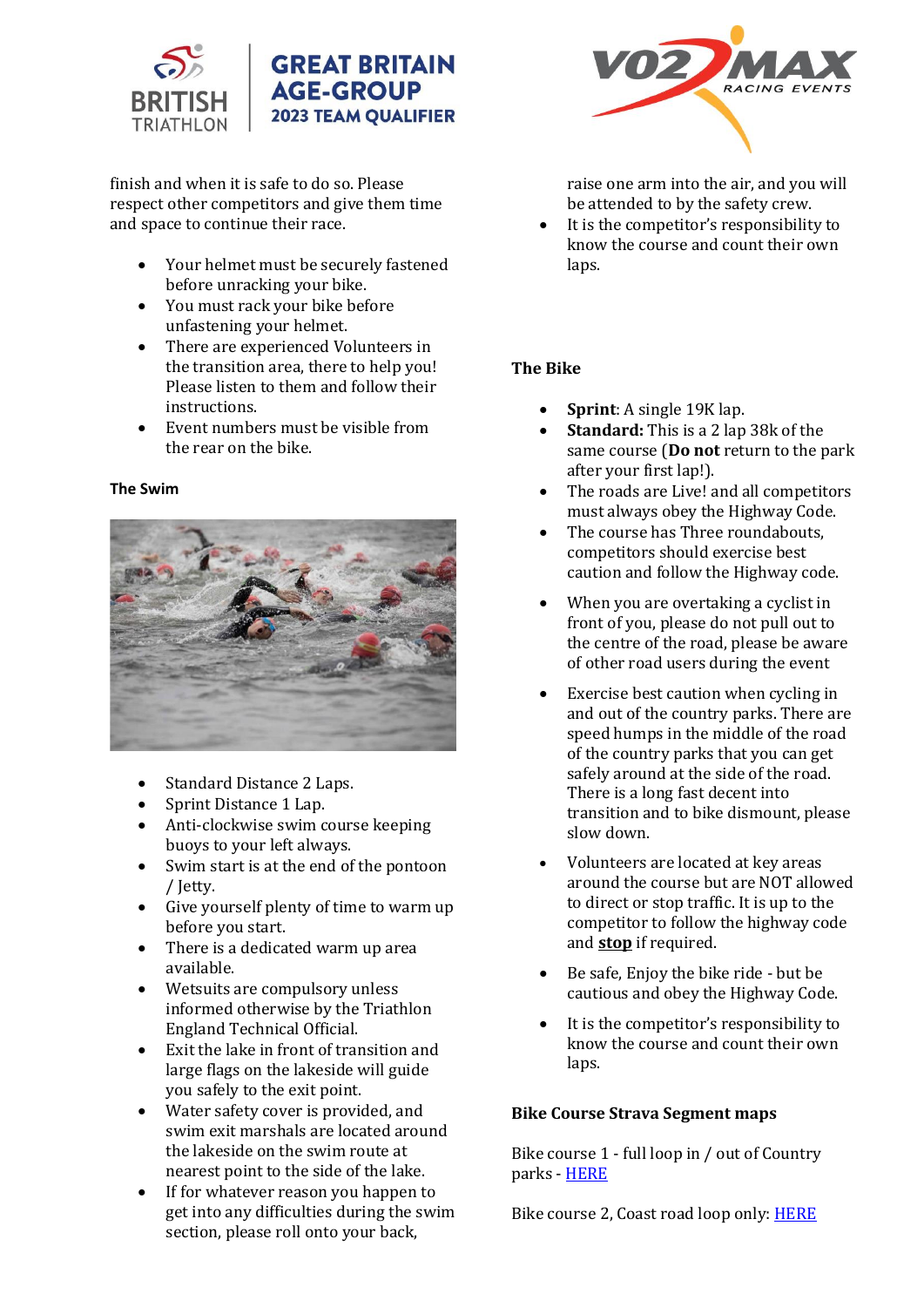

# **Drafting**

Drafting will not be tolerated. Triathlon England Motorcycle Officials will be officiating that this event.

[British Triathlon Drafting Rules explained here](https://www.britishtriathlon.org/britain/documents/events/competition-rules/british-triathlon---drafting-rules-explained-2018.pdf)

#### **The Run**



Sprint Distance - 2 laps 5.75km Standard Distance - 4 laps 11.5km

- The run is on the hard surface path that surrounds the lake with full signage.
- Run on the inside or the left of the path and overtake on the right.
- Please be aware of any members of the public on the footpath as it is a public area.
- Race number clearly visible on the front.
- It is the competitor's responsibility to know the course and count their own laps.

## **Run Course Strava Segment maps**

Run course [: HERE](https://www.strava.com/segments/28227614?invite=true&fbclid=IwAR2vte6rYi1OMIAFDIDmzPBy1HDT9lOQyJh4f62cK_cdkRFlaUlpAlQ-vC4&_branch_match_id=863350585907583226)

## **Run feed station**.

There is a water station on the run course after passing the transition / finish line. Water & gels will be available for competitors during and after the event.

#### **Finish Line**



Once you have finished your event, you will be asked to return you timing chip and move forward to collect your event merchandise. The podium with a flag backdrop will be available at the end of the finish funnel for you to take your photo with your event merchandise and a big smile!

Please feel free to share your Photos on our social media pages here: <https://www.facebook.com/vo2maxracing>

<https://www.instagram.com/vo2maxracing/>

## **Prize Ceremony**

**Results and Prize Ceremony** This will be held at Race HQ. Medals will be handed out to: Aquathlon Standard & Sprint 1st Female / Male. Aquabike Sprint 1st Female / Male. Aquabike Standard, Triathlon Standard & Sprint: 1st – 2nd – 3rd Female / Male, U20`s, Seniors, Vet, Super Vet, Vintage Vet, Super Vintage Vet. Standard Distance Triathlon Relay: 1st – 2nd – 3rd Relay teams.

Medals must be collected on the day. We cannot post Medals out after the event.

## **Timing & Results**

This will be undertaken by Timing Up North Ltd.

Provisional results will be posted on their website following the event: [Northumberland Festival of Sport 2022](https://www.resultsbase.net/event/6060) 

[provisional results.](https://www.resultsbase.net/event/6060)

For any timing result queries, amendments or clarifications, please email Mark at: [mark.likeman@timingupnorthltd.co.uk](mailto:mark.likeman@timingupnorthltd.co.uk)

## **Confirmed Results**

Full and confirmed results for Age Group qualification will be published on the Timing Up North & Results Base event entry website. [Northumberland Festival of Sport 2022 results.](https://www.resultsbase.net/event/6060)

on Wednesday 25th May at 6pm. The Full and confirmed Age group qualification results will also be sent to the team manager for verification.